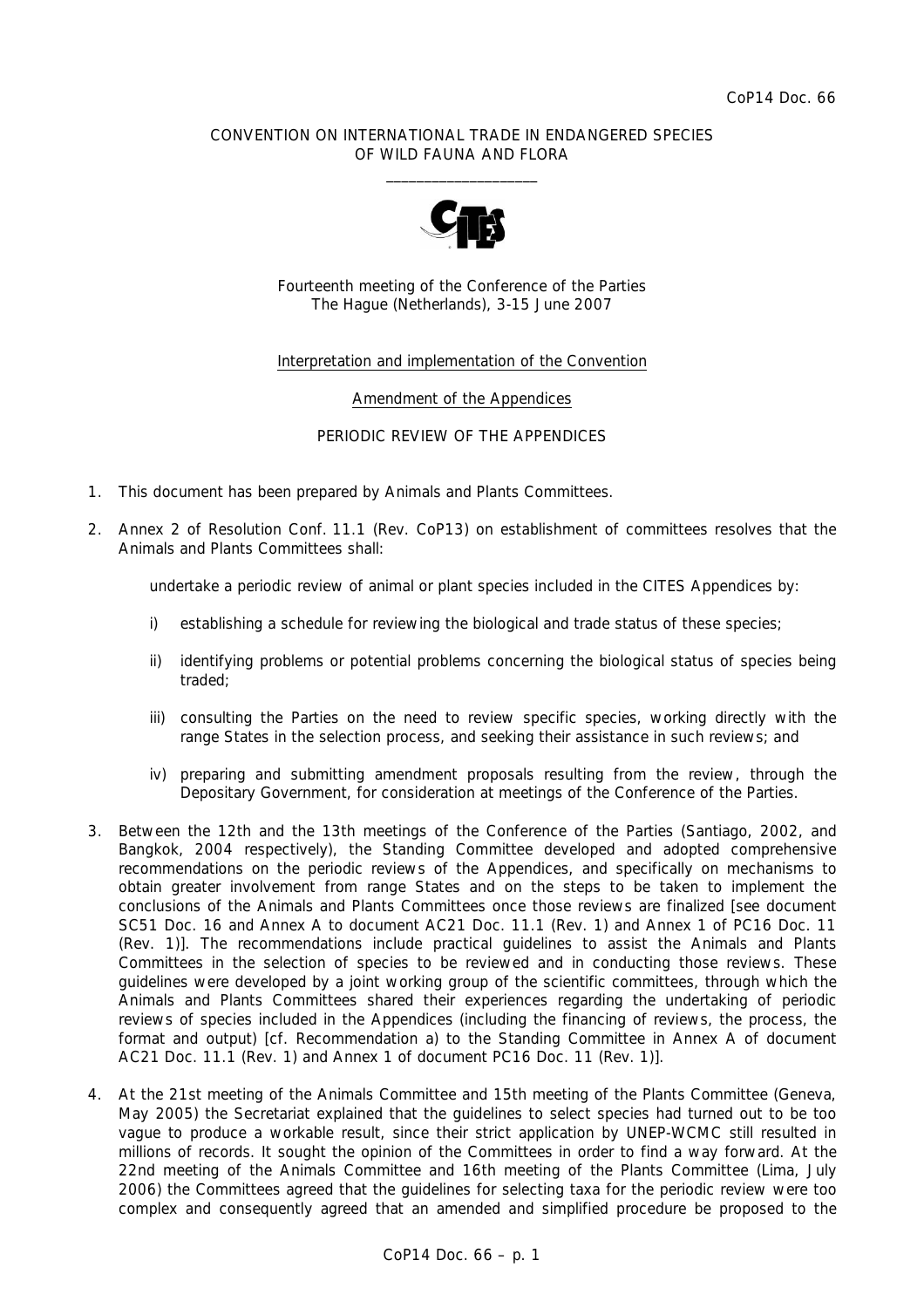Conference of the Parties in the form of a draft resolution. The substance of this proposal is contained in the Annex to this document.

# COMMENTS FROM THE SECRETARIAT

- A. The Secretariat concurs with the Animals and Plants Committees that the procedure established by the Standing Committee for the conduct of a periodic review of the appendices is complex and impractical. The Secretariat also believes that if a periodic review of the appendices is to be undertaken, it is more appropriate that the procedure for it should be agreed by the Conference of the Parties in the form of a resolution.
- B. The Secretariat considers that the proposal by the Animals and Plants Committees is a good start but that more work is required on the text, in particular on the selection of the taxa to be reviewed and the responsibility for the actions at each stage. The Secretariat believes that these details could be examined in a working group at the present meeting and would be pleased to participate in such a working group.